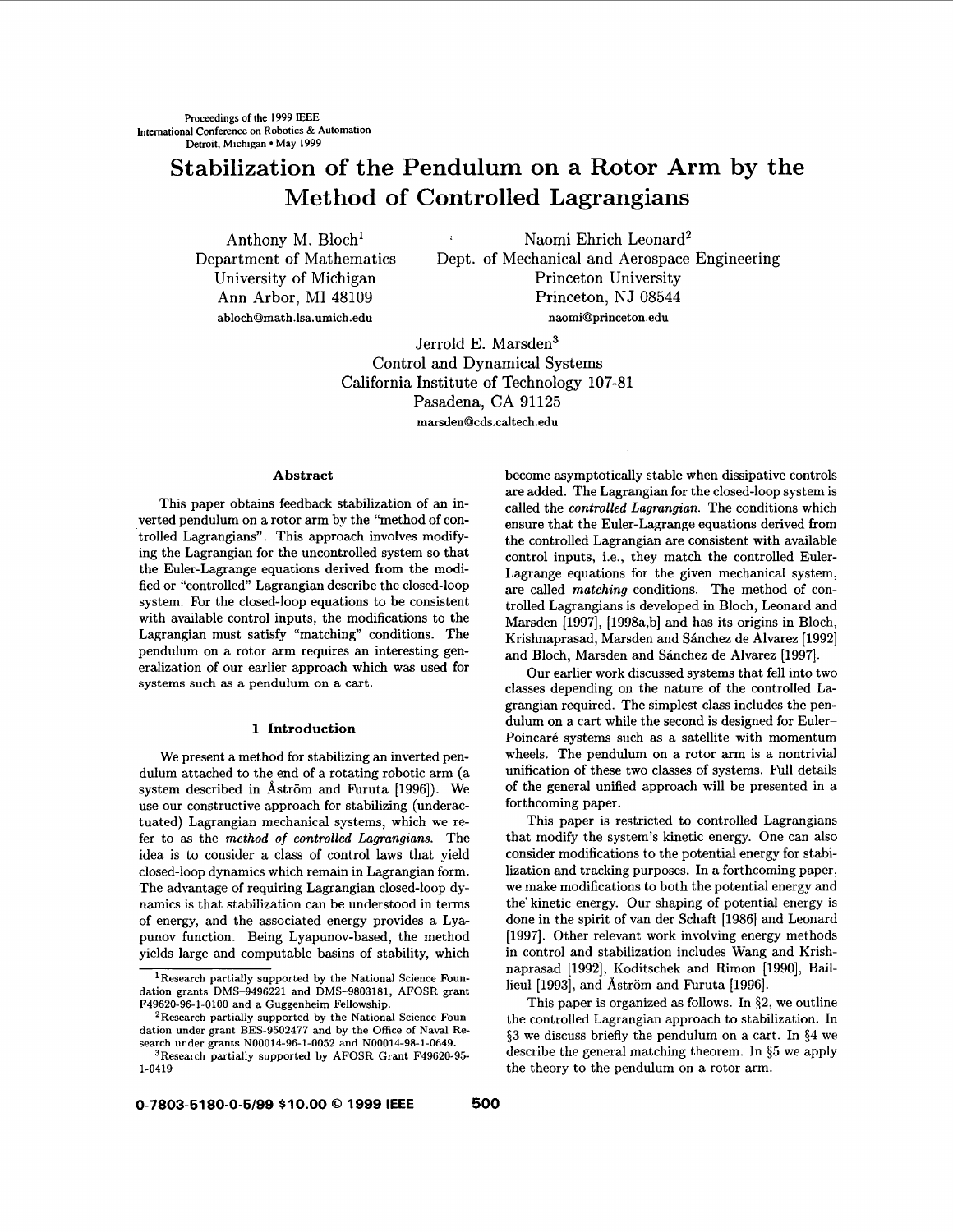The controlled Lagrangian approach begins with a mechanical system with an uncontrolled (free) Lagrangian equal to kinetic energy minus potential energy. We modify the kinetic energy to produce a new controlled Lagrangian which describes the dynamics of the controlled closed-loop system.

Suppose our system has configuration space Q and that a Lie group  $G$  acts freely and properly on  $Q$ . It is useful to keep in mind the case in which  $Q = S \times G$ with G acting only on the second factor by acting on the left by group multiplication.

For example, for the inverted planar pendulum on a cart,  $Q = S^1 \times \mathbb{R}$  with  $G = \mathbb{R}$ , the group of reals under addition (corresponding to translations of the cart), while for a rigid spacecraft with a rotor,  $Q = SO(3) \times S^1$ , where now the group is  $G = S^1$ , corresponding to rotations of the rotor.

Our goal is to control the variables lying in the *shape space*  $Q/G$  *(in the case in which*  $Q = S \times G$ *,* then  $Q/G = S$ ) using controls that act directly on the variables lying in  $G$ . Assume that the Lagrangian is invariant under the action of  $G$  on  $Q$ , where the action is on the factor  $G$  alone. In many examples the invariance amounts to the Lagrangian being cyclic in the G-variables. Accordingly, this produces a conservation law for the free system. The construction preserves the invariance of the Lagrangian, thus providing a modified or *controlled* conservation law. Throughout this paper we will assume that  $G$  is an abelian group.

The essence of the modification of the Lagrangian involves changing the metric tensor  $g(\cdot, \cdot)$  that defines the kinetic energy  $\frac{1}{2}g(\dot{q},\dot{q})$ . The tangent space to Q can be split into a sum of horizontal and vertical parts defined as follows: for each tangent vector  $v_a$  to  $Q$  at a point  $q \in Q$ , we can write a unique decomposition

$$
v_q = \text{Hor } v_q + \text{Ver } v_q, \tag{2.1}
$$

such that the vertical part is tangent to the orbits of the G-action and where the horizontal part is the metric orthogonal to the vertical space; that is, it is uniquely defined by requiring the identity

$$
g(v_q, w_q) = g(\text{Hor } v_q, \text{Hor } w_q) + g(\text{Ver } v_q, \text{Ver } w_q)
$$
\n(2.2)

where  $v_q$  and  $w_q$  are arbitrary tangent vectors to Q at the point  $q \in Q$ . This choice of horizontal space coincides with that given by the *mechanical connection;*  see, for example, Marsden [1992].

For the kinetic energy of our controlled Lagrangian, we use a modified version of the right hand side of equation (2.2). The potential energy remains unchanged. The modification consists of three ingredients:

- 1. a new choice of horizontal space, denoted  $Hor_{\tau}$ ,
- 

**2 Controlled Lagrangian Approach** 3. a change  $g \rightarrow g_\rho$  of the metric on vertical vectors.

Let  $\xi_Q$  denote the infinitesimal generator corresponding to a Lie algebra element  $\xi \in \mathfrak{g}$ , where  $\mathfrak{g}$  is the Lie algebra of  $G$  (see Marsden [1992] or Marsden and Ratiu [1994]). Thus, for each  $\xi \in \mathfrak{g}$ ,  $\xi_Q$  is a vector field on the configuration manifold Q and its value at a point  $q \in Q$  is denoted  $\xi_Q(q)$ .

**Definition 2.1** Let  $\tau$  be a Lie algebra valued horizon*tal one form on* Q; *that is, a one form with values in the Lie algebra* **g** *of* G *that annihilates vertical vectors. The*   $\tau$ -horizontal space at  $q \in Q$  consists of tangent vec*tors to Q at q of the form*  $\text{Hor}_{\tau}v_q = \text{Hor} v_q - [\tau(v)]_Q(q)$ , *which also defines*  $v_q \mapsto \text{Hor}_\tau(v_q)$ , *the*  $\tau$ *-horizontal projection. The 7-vertical projection operator is defined by*  $\text{Ver}_{\tau}(v_a) := \text{Ver}(v_a) + [\tau(v)]_Q(q)$ .

**Definition 2.2** *Given*  $g_{\sigma}, g_{\rho}$  *and*  $\tau$ *, the controlled* Lagrangian is the following Lagrangian, which equals *a modified kinetic minus the given potential energy:* 

$$
L_{\tau,\sigma,\rho}(v) = \frac{1}{2} [g_{\sigma}(\text{Hor}_{\tau}v_q, \text{Hor}_{\tau}v_q) + g_{\rho}(\text{Ver}_{\tau}v_q, \text{Ver}_{\tau}v_q)] - V(q). \tag{2.3}
$$

The equations corresponding to this Lagrangian will be our closed-loop equations. The new terms appearing in those equations corresponding to the directly controlled variables are interpreted as control inputs. The modifications to the Lagrangian are chosen so that no new terms appear in the equations corresponding to the variables that are not directly controlled. We refer to this process as *matching.* 

Once the control law is derived using the controlled Lagrangian, the closed-loop stability of an equilibrium can be determined by energy methods, using any available freedom in the choice of  $\tau$ ,  $g_{\sigma}$  and  $g_{\rho}$ .

Under some reasonable assumptions on the metric  $g_{\sigma}$ ,  $L_{\tau,\sigma,\rho}(v)$  has the following useful structure.

**Theorem 2.3** Assume that  $g = g_{\sigma}$  on Hor and Hor *and* Ver *are orthogonal for ga. Then* 

$$
L_{\tau,\sigma,\rho}(v) = L(v + \tau(v)Q) + \frac{1}{2}g_{\sigma}(\tau(v)Q, \tau(v)Q) + \frac{1}{2}\varpi(v)
$$

where 
$$
v \in T_q Q
$$
 and  $\varpi(v) = (g_\rho - g)(\text{Ver}_\tau(v), \text{Ver}_\tau(v))$ 

#### **3 The Inverted Pendulum on a Cart**

Before giving the general matching result, we will go briefly through the basic example of the inverted pendulum on a cart (see also Bloch, Leonard and Marsden [1997], [1998b]). This example shows the effectiveness of the method for the stabilization of balance systems and is useful for understanding the more complex pendulum on a rotor arm.

2. a change  $g \to g_{\sigma}$  of the metric on horizontal vec-<br>tors and<br>pendulum system. Let s denote the position of the cartpendulum system. Let *s* denote the position of the cart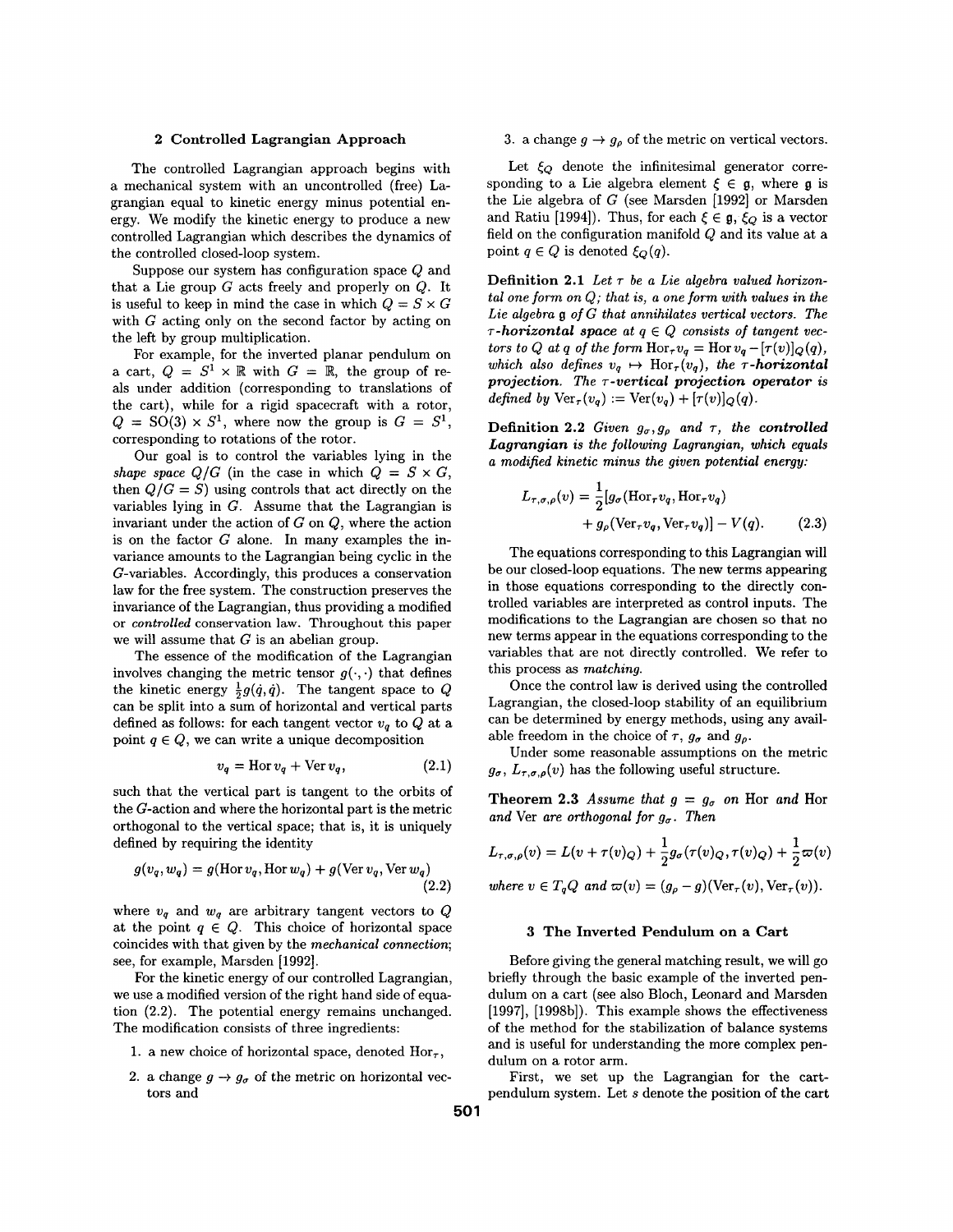

**Figure 3.1:** The pendulum on a cart.

on the s-axis and let  $\theta$  denote the angle of the pendulum with the upright vertical, **as** in Figure **3.1.** 

The configuration space for this system is  $Q =$  $S \times G = S^1 \times \mathbb{R}$ , with the first factor being the pendulum angle  $\theta$  and the second factor being the cart position **s.** The velocity phase space, TQ has coordinates  $(\theta, s, \dot{\theta}, \dot{s})$ . The mass of the pendulum is *m* and that of the cart M.

The symmetry group  $G$  of the pendulum-cart system is that of translation in the *s* variable, so  $G = \mathbb{R}$ . We do not destroy this symmetry when doing stabilization in  $\theta$ .

For notational convenience, write the Lagrangian **as** 

$$
L(\theta, s, \dot{\theta}, \dot{s}) = \frac{1}{2} (\alpha \dot{\theta}^2 + 2\beta \cos \theta \dot{s} \dot{\theta} + \gamma \dot{s}^2) + D \cos \theta, \tag{3.1}
$$

where  $\alpha = ml^2$ ,  $\beta = ml$ ,  $\gamma = M+m$  and  $D = -mgl$  are constants. Note that  $\alpha\gamma-\beta^2 > 0$ . The momentum conjugate to  $\theta$  is  $p_{\theta} = \partial L/\partial \dot{\theta} = \alpha \dot{\theta} + \beta \cos \theta \dot{s}$  and the momentum conjugate to s is  $p_s = \partial L/\partial \dot{s} = \gamma \dot{s} + \beta \cos \theta \dot{\theta}$ . The relative equilibrium defined by  $\theta = 0, \dot{\theta} = 0$  and  $\dot{s} = 0$  is unstable since  $D < 0$ .

The equations of motion for the cart pendulum system with a control force *U* acting on the cart are

$$
\frac{d}{dt}p_{\theta} + \beta \sin \theta \dot{s} \dot{\theta} + D \sin \theta = 0,
$$

that is,

$$
\frac{d}{dt}(\alpha\dot{\theta} + \beta\cos\theta\dot{s}) + \beta\sin\theta\dot{s}\dot{\theta} + D\sin\theta = 0 \qquad (3.2)
$$

and

$$
\frac{d}{dt}p_s = \frac{d}{dt}(\gamma \dot{s} + \beta \cos \theta \dot{\theta}) = u.
$$

Next, we form the controlled Lagrangian by modifying only the kinetic energy of the free pendulum-cart system according to the procedure given in the preceding section. This involves a nontrivial choice of *T*  and  $g_{\sigma}$ . The parameter  $\rho$  in the previous section is not needed it this example, but will be required for the pendulum on a rotor arm.

The most general s-invariant horizontal one form *T*  is given by  $\tau = k(\theta)d\theta$  and we choose  $g_{\sigma}$  to modify g in the group direction by a constant scalar factor  $\sigma$  (in general,  $\sigma$  need not be a constant).

$$
L_{\tau,\sigma} := \frac{1}{2} (\alpha \dot{\theta}^2 + 2\beta \cos \theta (\dot{s} + k\dot{\theta}) \dot{\theta} + \gamma (\dot{s} + k\dot{\theta})^2) + \frac{\sigma}{2} \gamma k^2 \dot{\theta}^2 + D \cos \theta.
$$
 (3.3)

Notice that the variable **s** is still cyclic. We look for the feedback control by looking at the change in the conservation law. Associated to the new Lagrangian  $L_{\tau,\sigma}$ , we have the conservation law

$$
\frac{d}{dt}\left(\frac{\partial L_{\tau,\sigma}}{\partial \dot{s}}\right) = \frac{d}{dt}(\beta \cos \theta \dot{\theta} + \gamma (\dot{s} + k \dot{\theta})) = 0, \quad (3.4)
$$

which we can rewrite in terms of the conjugate momentum p, for the uncontrolled Lagrangian **as** 

$$
\frac{d}{dt}p_s = u := -\frac{d}{dt}(\gamma k(\theta)\dot{\theta}).
$$
\n(3.5)

Thus, we identify the term on the right hand side with the *control* force exerted on the cart.

Using the controlled Lagrangian and equation **(3.4),**  the  $\theta$  equation is computed to be

$$
\left(\alpha - \frac{\beta^2}{\gamma} \cos^2 \theta + \sigma \gamma k^2(\theta)\right) \ddot{\theta}
$$
\n
$$
+ \left(\frac{\beta^2}{\gamma} \cos \theta \sin \theta + \sigma \gamma k(\theta) k'(\theta)\right) \dot{\theta}^2 + D \sin \theta = 0.
$$
\n(3.6)

Next we choose  $k$  and  $\sigma$  so that (3.6) using the controlled Lagrangian agrees with the  $\theta$  equation for the controlled cart **(3.2),** where the control law is given by (3.5). The  $\theta$  equation for the controlled cart is

$$
\left(\alpha - \frac{\beta^2}{\gamma}\cos^2\theta - \beta k(\theta)\cos\theta\right)\ddot{\theta}
$$
\n
$$
+ \left(\frac{\beta^2}{\gamma}\cos\theta\sin\theta + -\beta\cos\theta k'(\theta)\right)\dot{\theta}^2 + D\sin\theta = 0.
$$
\n(3.7)

Comparing equations **(3.6)** and **(3.7)** we see that we require (twice) the matching condition  $\sigma \gamma[k(\theta)]^2 =$  $-\beta k(\theta)\cos\theta$ . Since  $\sigma$  was assumed to be a constant we set  $k(\theta) = \kappa \beta / \gamma \cos \theta$  where  $\kappa$  is a dimensionless constant (so  $\sigma = -1/\kappa$ ). Substituting for  $\hat{\theta}$  and  $k$  in **(3.5)** we obtain the desired nonlinear control law:

$$
u = \frac{\kappa \beta \sin \theta \left( \alpha \dot{\theta}^2 + \cos \theta D \right)}{\alpha - \frac{\beta^2}{\gamma} (1 + \kappa) \cos^2 \theta} \tag{3.8}
$$

By examining either the energy or the linearization of the closed-loop system, one can see that the equilibrium  $\theta = \dot{\theta} = \dot{s} = 0$  is stable if

$$
\kappa > \frac{\alpha \gamma - \beta^2}{\beta^2} = \frac{M}{m} > 0. \tag{3.9}
$$

In summary, we get a stabilizing feedback control law *for the inverted pendulum provided*  $\kappa$  *satisfies* (3.9).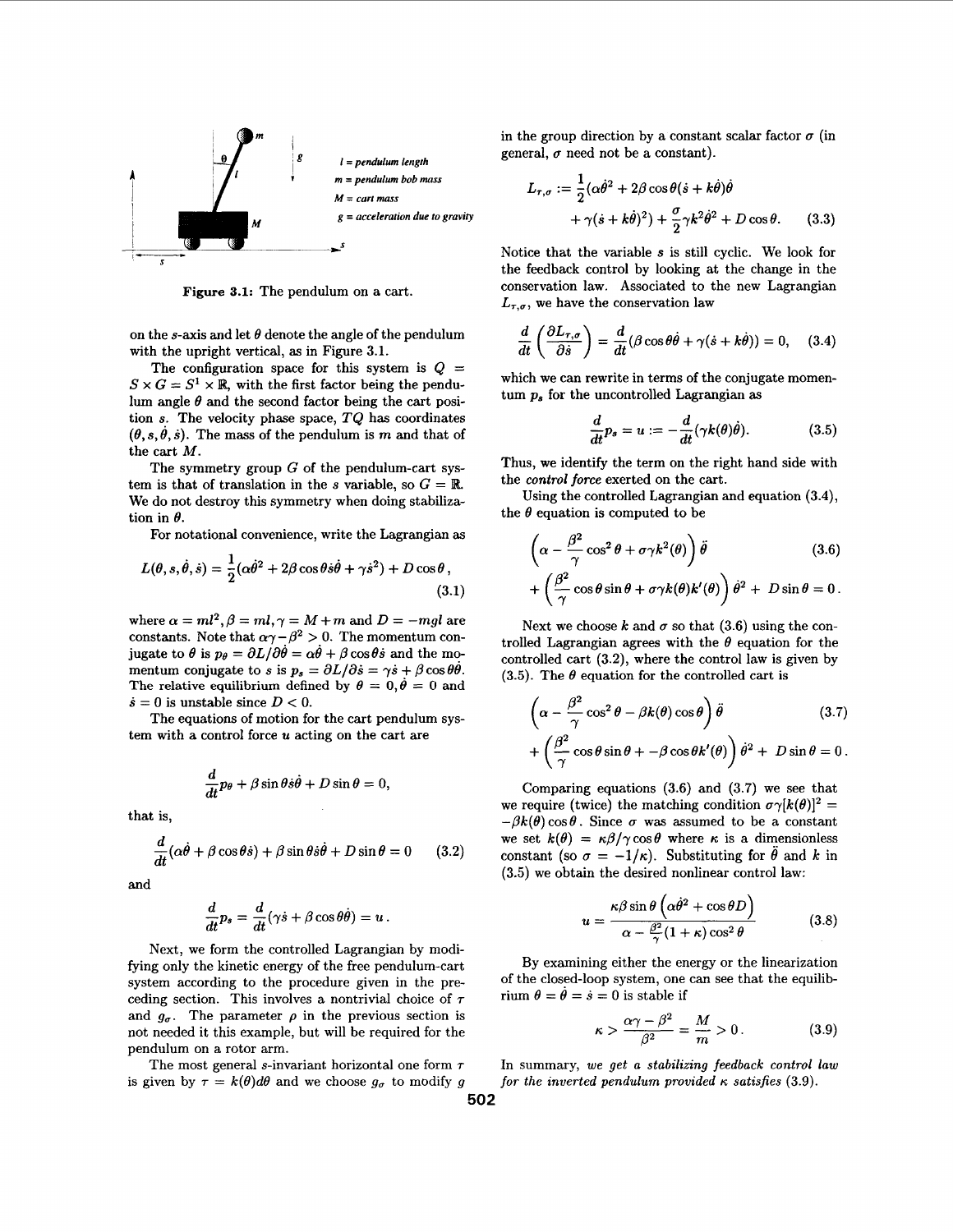**A** simple calculation shows that the denominator of *u* is nonzero for  $\theta$  satisfying  $\sin^2 \theta \, \leq \, E/F$  where  $E = \kappa - (\alpha \gamma - \beta^2)/\beta^2$  (which is positive if the stability condition holds) and  $F = \kappa + 1$ . This range of  $\theta$  tends to the range  $-\pi/2 < \theta < \pi/2$  for large  $\kappa$ .

#### **4 The Master Matching Theorem.**

This section gives a general matching theorem for mechanical systems that generalizes the cases discussed in Bloch, Leonard and Marsden [1998a,b]. This matching theorem is constructive and exhibits explicitly how to pick the controlled Lagrangian to achieve the desired matching in a way that generalizes the preceding example of the inverted pendulum.

Firstly, one proves the following coordinate formula for  $L_{\tau,\sigma,\rho}$ :

$$
L_{\tau,\sigma,\rho}(v) = L(x^{\alpha}, \dot{x}^{\beta}, \dot{\theta}^{a} + \tau_{\alpha}^{a} \dot{x}^{\alpha}) + \frac{1}{2} \sigma_{ab} \tau_{\alpha}^{a} \tau_{\beta}^{b} \dot{x}^{\alpha} \dot{x}^{\beta} + \frac{1}{2} \varpi_{ab} (\dot{\theta}^{a} + g^{ac} g_{\alpha c} \dot{x}^{\alpha} + \tau_{\alpha}^{a} \dot{x}^{\alpha}) (\dot{\theta}^{b} + g^{bd} g_{\beta d} \dot{x}^{\beta} + \tau_{\beta}^{b} \dot{x}^{\beta}),
$$

where  $\theta^a$  are coordinates for the abelian symmetry group G and  $x^{\alpha}$  are coordinates on the shape space  $Q/G$ ;  $\sigma_{ab}$  and  $\omega_{ab}$  are the coefficients for the last two terms, respectively, of the expression for  $L_{\tau,\sigma,\rho}$  in Theorem 2.3, and we let  $\rho_{ab} = g_{ab} + \omega_{ab}$ . This equation shows that the associated *controlled conserved quantity* is given by

$$
\tilde{J}_a := \frac{\partial L_{\tau,\sigma,\rho}}{\partial \dot{\theta}^a}
$$
\n
$$
= \frac{\partial L}{\partial \dot{\theta}^a} (x^\alpha, \dot{x}^\alpha, \dot{\theta}^b + \tau_\alpha^b \dot{x}^\alpha) + \varpi_{ab} (\dot{\theta}^b + g^{bd} g_{\alpha d} \dot{x}^\alpha + \tau_\alpha^b \dot{x}^\alpha)
$$
\n
$$
= g_{\alpha a} \dot{x}^\alpha + g_{ab} (\dot{\theta}^b + \tau_\alpha^b \dot{x}^\alpha) + \varpi_{ab} (\dot{\theta}^b + g^{bd} g_{\alpha d} \dot{x}^\alpha + \tau_\alpha^b \dot{x}^\alpha)
$$
\n
$$
= \rho_{ab} (\dot{\theta}^b + g^{bd} g_{\alpha d} \dot{x}^\alpha + \tau_\alpha^b \dot{x}^\alpha).
$$
\n(4.1)

It is possible to show that matching is achieved under the following assumptions:

**Assumption GM-1.**  $\tau_{\alpha}^{b} = -\sigma^{ab}g_{\alpha a}$ .

Assumption GM-2.  $\sigma^{bd}(\sigma_{ad,\alpha} + g_{ad,\alpha}) = 2g^{bd}g_{ad,\alpha}$ 

Assumption GM-3.  $\varpi_{ab,\alpha} = 0$ .

**Assumption GM-4.** Letting  $\zeta_{\alpha}^{a} = g^{ac}g_{\alpha c}$ ,

$$
\tau_{\alpha,\delta}^b - \tau_{\delta,\alpha}^b + \varpi_{ad}\rho^{bd} (\zeta_{\alpha,\delta}^a - \zeta_{\delta,\alpha}^a) - \varpi_{ad}\rho^{dc} g_{ce,\delta}\rho^{eb} \zeta_{\alpha}^a - \rho^{db} g_{ad,\alpha} \tau_{\delta}^a = 0,
$$

**Theorem 4.1** *Under Assumptions GM-1-4 the Euler-Lagrange equations for the controlled Lagrangian*  $L_{\tau,\sigma,\rho}$ *coincide with the controlled Euler-Lagrange equations.* 

The proof of this result will be given in a forthcoming publication  $-$  for a slightly simpler case see Bloch, Leonard and Marsden [1998b]. Below we shall illustrate how these conditions are satisfied for the pendulum on a rotor arm. They are, of course, also satisfied for the nonlinear pendulum on a cart.

## **5 The Pendulum on a Rotor Arm**

Consider the pendulum shown in Figure **5.1.** It is a planar pendulum whose suspension point is attached to another mass *M* by means of a vertical shaft, **as** shown. The plane of the pendulum is orthogonal to the radial arm of length R. The shaft is subject to a torque *U.*  We ignore frictional effects here.



**Figure 5.1: A** whirling pendulum.

**Equations of motion.** Erect an zyz-coordinate system, with the *z* axis vertical along the shaft and the zy-plane in the plane of the horizontal rod. Denote the angle of the horizontal rod with respect to the positive x-axis by  $\phi$ . Refer to Figure 5.2.



**Figure** *5.2:* **Looking down** on **on** the whirling pendulum.

The coordinates of the mass  $M$  are  $x = R \cos \phi$ ,  $y = R \sin \phi$ , and  $z = 0$  and so the velocity is

$$
\dot{x} = -R\dot{\phi}\sin\phi; \ \dot{y} = R\dot{\phi}\cos\phi; \ \dot{z} = 0.
$$

The kinetic energy of the mass *M* is therefore

$$
K_M = \frac{M}{2}[\dot{x}^2 + \dot{y}^2 + \dot{z}^2] = \frac{1}{2}MR^2\dot{\phi}^2
$$

The coordinates of the pendulum bob with mass *m* are  $x = R\cos\phi - l\sin\theta\sin\phi, y = R\sin\phi + l\sin\theta\cos\phi$  and  $z = -l \cos \theta$ . The velocity of the bob is the vector with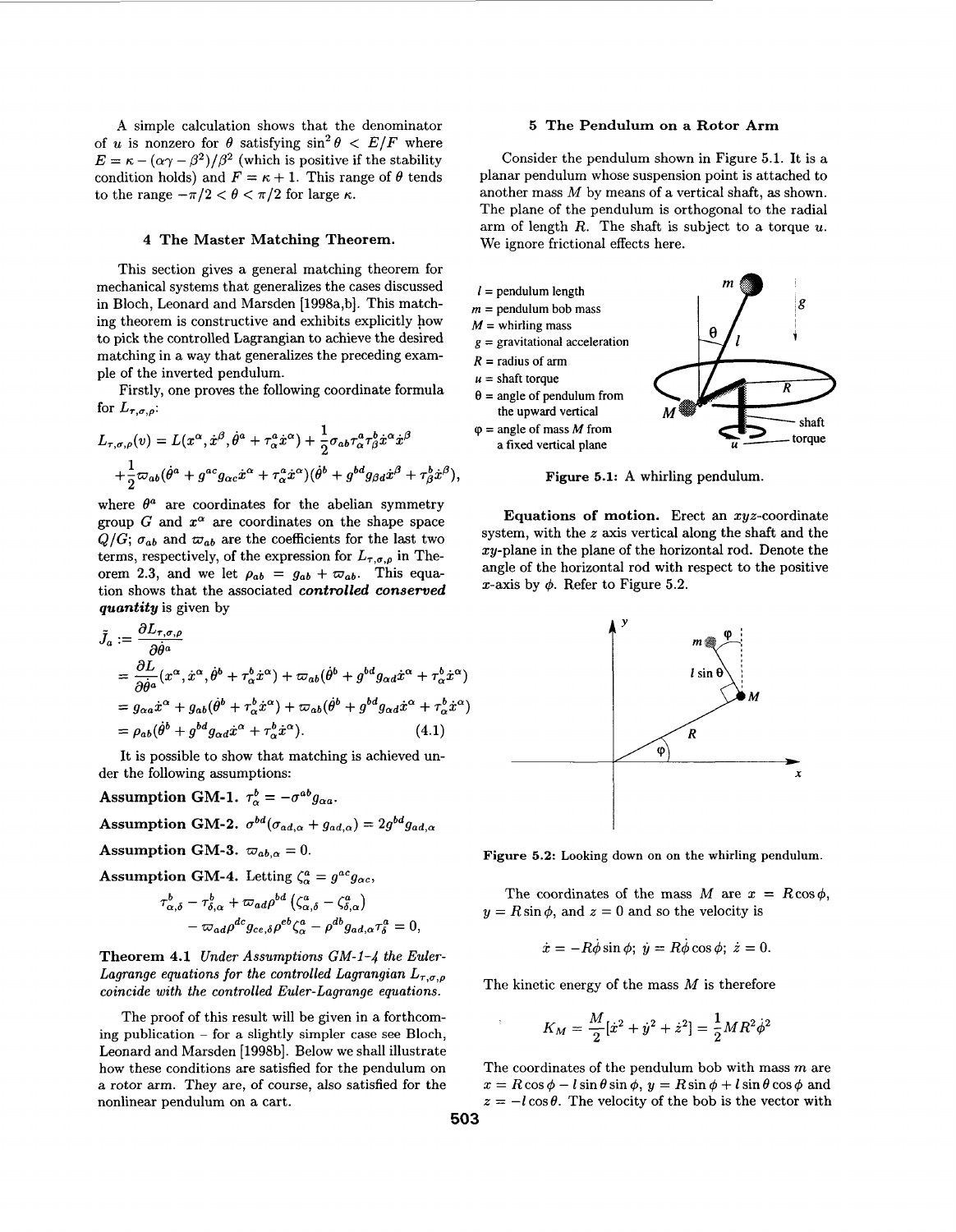components

$$
\dot{x} = -R\dot{\phi}\sin\phi - l\dot{\phi}\sin\theta\cos\phi - l\dot{\theta}\cos\theta\sin\phi
$$
  

$$
\dot{y} = R\dot{\phi}\cos\phi - l\dot{\phi}\sin\theta\sin\phi + l\dot{\theta}\cos\theta\cos\phi
$$
  

$$
\dot{z} = l\dot{\theta}\sin\theta.
$$

The kinetic energy of the bob is thus given by

$$
K_m = \frac{1}{2}m[\dot{x}^2 + \dot{y}^2 + \dot{z}^2]
$$
  
=  $\frac{1}{2}m[R^2\dot{\phi}^2 + l^2\dot{\phi}^2\sin^2\theta + l^2\dot{\theta}^2 + 2Rl\dot{\phi}\dot{\theta}\cos\theta].$ 

The potential energy is  $V = mgl \cos \theta$  and defining  $\alpha$ ,  $\beta$ ,  $\gamma$  and *D* precisely as for the pendulum on a cart, the Lagrangian is thus given by

$$
L = \frac{\gamma}{2} R^2 \dot{\phi}^2
$$
  
 
$$
+ \frac{1}{2} [\alpha \dot{\phi}^2 \sin^2 \theta + \alpha \dot{\theta}^2 + 2R\beta \dot{\phi} \dot{\theta} \cos \theta] + D \cos \theta.
$$

This Lagrangian is defined on  $T(S^1 \times S^1)$ , with the variables being  $\phi$ ,  $\theta$  and  $\dot{\phi}$ ,  $\dot{\theta}$ . The controlled Euler-Lagrange equations are given by

$$
\frac{d}{dt}\frac{\partial L}{\partial \dot{\theta}} - \frac{\partial L}{\partial \theta} = 0
$$
  

$$
\frac{d}{dt}\frac{\partial L}{\partial \dot{\phi}} - \frac{\partial L}{\partial \phi} = u.
$$
 (5.1)

In our case, the conjugate momenta are

$$
p_{\theta} = \frac{\partial L}{\partial \dot{\theta}} = \alpha \dot{\theta} + \beta R \dot{\phi} \cos \theta,
$$
  

$$
p_{\phi} = \frac{\partial L}{\partial \dot{\phi}} = \gamma R^2 \dot{\phi} + \alpha \dot{\phi} \sin^2 \theta + \beta R \dot{\theta} \cos \theta,
$$

while the derivatives of L with respect to  $\theta$  and  $\phi$ are:  $\partial L/\partial \theta = \alpha \dot{\phi}^2 \sin \theta \cos \theta - \beta R \dot{\phi} \dot{\theta} \sin \theta - D \sin \theta$  and  $\partial L/\partial \phi = 0$ .

Thus, the controlled Euler-Lagrange equations are

$$
\frac{d}{dt}[\alpha \dot{\theta} + \beta R \dot{\phi} \cos \theta] \qquad (5.2)
$$
  
=  $\alpha \dot{\phi}^2 \sin \theta \cos \theta - \beta R \dot{\phi} \dot{\theta} \sin \theta - D \sin \theta;$ 

$$
\frac{d}{dt}[\gamma R^2 \dot{\phi} + \alpha \dot{\phi} \sin^2 \theta + \beta R \dot{\theta} \cos \theta] = u.
$$
 (5.3)

We leave the second equation **(5.3) as** it is and simplify the first equation **(5.2):** 

$$
\ddot{\theta} + \frac{R}{l}\ddot{\phi}\cos\theta - \dot{\phi}^2\sin\theta\cos\theta - \frac{g}{l}\sin\theta = 0. \qquad (5.4)
$$

**Relative equilibria.** For the unforced  $(u = 0)$ case, the relative equilibria (relative to the group. of rotations about the *z*-axis) are obtained by putting  $\theta =$ 0 and  $\dot{\phi} = \omega$ , a constant. In this case, equation (5.4) becomes

$$
-\omega^2 \sin \theta \cos \theta - \frac{g}{l} \sin \theta = 0
$$

while equation **(5.3)** is automatically satisfied.

The relative equilibria are given by states of the form  $\theta_e$ ,  $\phi = \omega t$ ,  $\dot{\theta} = 0$ ,  $\dot{\phi} = \omega$  where  $\omega$  is a constant and where  $\theta_e$  is a root of

$$
\omega^2 \sin \theta \cos \theta + \frac{g}{l} \sin \theta = 0
$$

The roots are given by  $\theta = 0, \pi$  (the straight down and the straight up states) and by the roots of

$$
\omega^2\cos\theta+\frac{g}{l}=0
$$

*i.e.*, we have no additional roots if  $\omega^2 \leq g/l$ , and two additional roots if  $\omega^2 \ge g/l$ , namely at  $\theta_e$  $\pm \cos^{-1}{-g/(\omega^2 l)}$ . Notice that we have a supercritical pitchfork bifurcation of relative equilibria **as** the value of  $\omega$  is increased. These new equilibria appear near the straight down state (i.e., near  $\theta = \pi$  as it loses stability). The straight up state is always unstable.

**Matching.** We now apply our general results to this pendulum on a rotor arm problem: here,  $g_{ab}$ ,  $\sigma_{ab}$ and  $\rho_{ab} = g_{ab} + \varpi_{ab}$  are scalars and  $g_{ab} = \gamma R^2 + \alpha \sin^2 \theta$ .

Assumption GM-2 holds with the choice  $\sigma_{ab}$  =  $cg_{ab}^2+g_{ab}$ , where *c* is a constant. Assumption GM-1 defines  $\tau_{\alpha}^{b}$  and Assumption GM-3 requires that  $\omega_{ab}$  be a constant or equivalently that  $\rho_{ab} = g_{ab} + d$ , where d is **a** constant. Then, we can satisfy Assumption **GM-4**  by choosing  $d = 1/c$ . i.e., we take  $\rho_{ab} = g_{ab} + 1/c$ .

In this problem we have  $\tau = -\beta R \cos \theta / \sigma_{ab}$  and

$$
L_{\tau,\sigma,\rho} := \frac{1}{2}\alpha\dot{\theta}^2 + \beta R \cos\theta \left(\dot{\phi} - \frac{\beta R}{\sigma_{ab}}\cos\theta\dot{\theta}\right)\dot{\theta}
$$
  
+ 
$$
\frac{1}{2}g_{ab}\left(\dot{\phi} - \frac{\beta R}{\sigma_{ab}}\cos\theta\dot{\theta}\right)^2 + \frac{\beta^2 R^2}{2\sigma_{ab}}\cos^2\theta\dot{\theta}^2
$$
  
+ 
$$
\frac{1}{2c}\left(\dot{\phi} + \beta R \cos\theta \frac{c}{1 + cg_{ab}}\dot{\theta}\right)^2 + D \cos\theta.
$$
 (5.5)

The controlled conserved quantity  $\tilde{J}$  is given by

$$
\tilde{J} = \left(g_{ab} + \frac{1}{c}\right)\dot{\phi} + \beta R \cos\theta \dot{\theta}.\tag{5.6}
$$

Comparing this with the free conservation law **as** in the pendulum on a cart we see the control is given by

$$
u = -\frac{1}{c}\ddot{\phi}.\tag{5.7}
$$

We use the  $\theta$  equation (5.4) and the conservation law  $d\tilde{J}/dt = 0$  to write *u* as an explicit control law in terms of positions and velocities **(as** was done for the pendulum on a cart). Defining

$$
\kappa=-\frac{1}{1+c\gamma R^2}
$$

to be the dimensionless scalar control gain, we compute the explicit control law **as** 

$$
u = \frac{\kappa \beta R \sin \theta \left( \alpha \dot{\theta}^2 - 2\alpha \frac{l}{R} \cos \theta \dot{\theta} \dot{\phi} - \alpha \cos^2 \theta \dot{\phi}^2 + D \cos \theta \right)}{\alpha - \frac{\beta^2}{\gamma} (1 + \kappa) \cos^2 \theta + \alpha (1 + \kappa) \frac{\alpha}{\gamma R^2} \sin^2 \theta}
$$

**504**